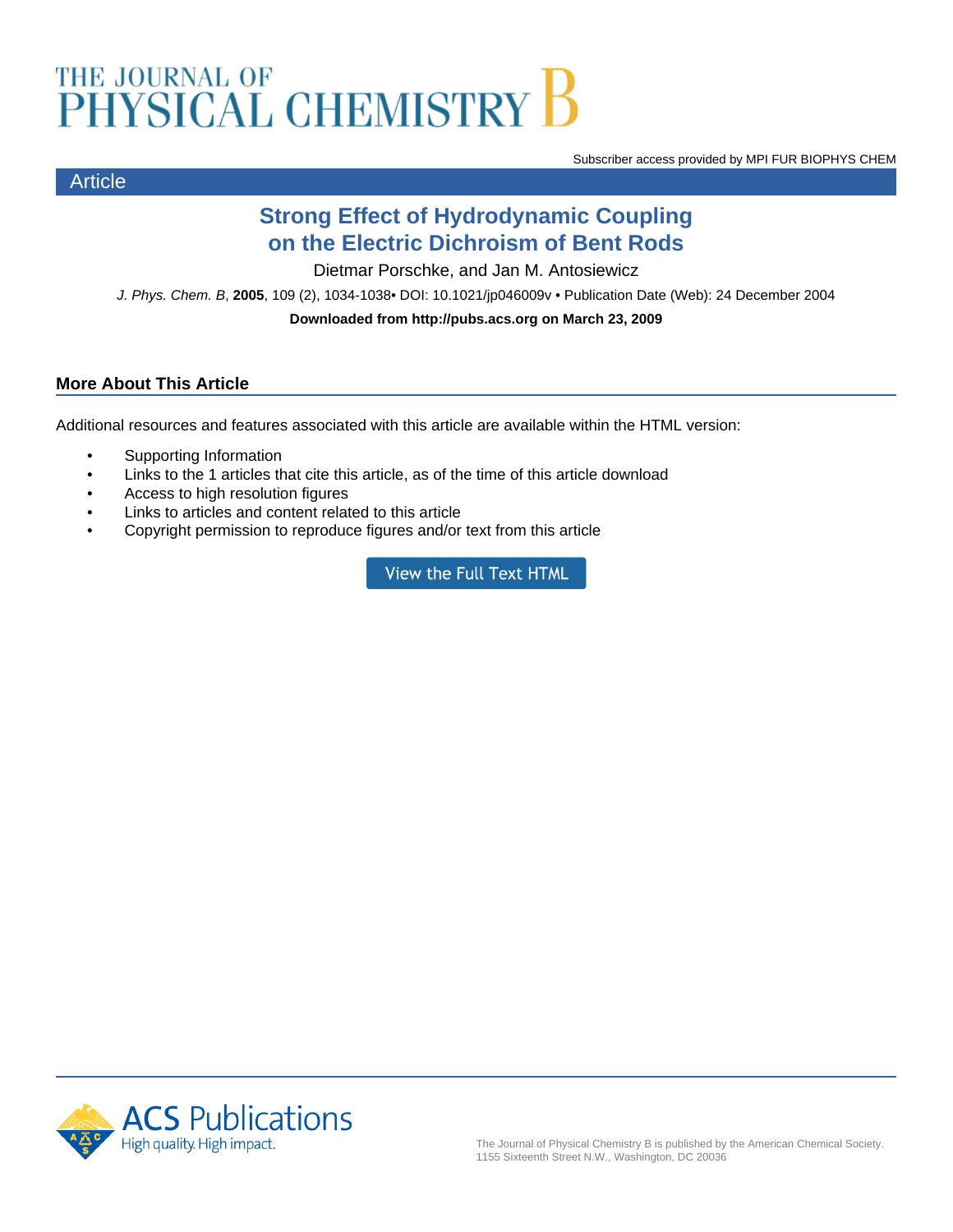### **Strong Effect of Hydrodynamic Coupling on the Electric Dichroism of Bent Rods**

**Dietmar Porschke\*,† and Jan M. Antosiewicz‡**

*Max Planck Institut für Biophysikalische Chemie, 37077 Göttingen, Germany, and Department of Biophysics, Warsaw University, 02-89 Warsaw, Poland* 

*Recei*V*ed: September 4, 2004; In Final Form: No*V*ember 2, 2004*

The effect of hydrodynamic coupling on the spatial orientation of rigid bent rods in electric fields has been analyzed by Brownian dynamics simulations. Bead models for smoothly bent rods were constructed with dimensions of DNA double helices, and established simulation procedures were used to calculate their diffusion tensor, including the translational-rotational coupling tensor. The electric and optical parameters were assigned on the basis of known properties of double helices. Brownian dynamics simulations of the orientation of these models in electric fields showed that both transients and amplitudes of the calculated dichroism are very strongly dependent on translational-rotational coupling over a wide range of electric field strengths. For example, the stationary dichroism of a smoothly bent 179 bp DNA fragment calculated at low field strengths is positive in the presence and negative in the absence of hydrodynamic coupling. The transients are converted from a biphasic to a monophasic shape, when hydrodynamic coupling is turned off. The large changes resulting from hydrodynamic coupling were controlled by calculations based on analytical expressions derived for electrooptical response curves in the limit of low electric field strengths; the results obtained by this independent approach are in very satisfactory agreement with our Brownian dynamics simulations. The effect is strongly dependent on the electric dipole and on its direction. In the absence of any dipole the coupling effect was not observed. The coupling effect increases with the size of the bent rods. Because most macromolecular structures are known to have induced and/or permanent dipole moments, large effects of hydrodynamic coupling on both the amplitudes and the transients of the electric dichroism/birefringence must be expected in general for structures with nonsymmetric shape.

#### **Introduction**

Electrooptical techniques are known to be very useful for a particularly sensitive analysis of structures and dynamics of polymers and colloids in solution. $1-3$  The interpretation of experimental data obtained by measurements of the electric dichroism, electric birefringence, and related parameters is simple, provided that the objects are symmetric like spheres or straight rods. Deviations from symmetry may cause special contributions resulting from hydrodynamic interactions. Although the existence of these hydrodynamic interactions has been described by Brenner<sup>4,5</sup> already in 1965 as coupling between translational and rotational motion, contributions from this coupling effect have been ignored in most cases. This is mainly due to the difficulty of their quantitative description, which requires extensive calculations. Wegener<sup>6</sup> derived expressions for the transient electric birefringence in the Kerr limit of low field strengths for rigid bodies of arbitrary shape. Some electrooptical data have been calculated by Brownian dynamics with consideration of hydrodynamic coupling. Antosiewicz et al.7 analyzed the case of tRNA and found an influence of hydrodynamic coupling that was clearly noticeable but remained a relatively small contribution. Recently Bertolotto et al.<sup>8,9</sup> concluded that hydrodynamic coupling causes a positive dichroism component for bent DNA double helices. This is consistent with a positive dichroism component contributed by hydrodynamic coupling in the case of  $tRNA$ ,<sup>7</sup> which may be regarded as a special case of a bent rod.

The coupling effect between translational and rotational diffusion discussed in the present investigation is expected to be reflected in simulations on flexible bead assemblies, when hydrodynamic interaction effects between individual beads are included. The effect of electric fields on such flexible bead assemblies has been analyzed in several investigations.<sup>10-13</sup> According to Diaz et al.<sup>11</sup> hydrodynamic interactions affect the transients but not the stationary degree of orientation. Elvingson<sup>12</sup> concluded that electric fields induce a deformation of flexible chains into bent conformations due to hydrodynamic coupling.

The present investigation is restricted to rigid models and the term "hydrodynamic coupling" refers to the coupling between translational and rotational diffusion as defined by Brenner.<sup>4,5</sup> The coupling effect has been analyzed by Brownian dynamics simulations with particular emphasis on models for DNA double helices. The results of these simulations clearly show a huge effect of hydrodynamic coupling on electrooptical transients and demonstrate a strong dependence of this effect on the electric parameters.

**Algorithm Used for Brownian Dynamics Simulations.** The simulation of rotational diffusion of macromolecules in solution is based on the Brownian dynamics algorithm described by Ermak and McCammon,<sup>14</sup> and was described<sup>7,15</sup> in detail previously; therefore, only essential aspects of the simulation procedure are presented here.

Our program calculates temporal changes of the reduced linear dichroism *ê* of a "solution" of *N* independent particles under the influence of a rectangular electric field pulse of \* Corresponding author.

$$
\xi = (A_{\parallel} - A_{\perp})/A
$$
 (1)

<sup>†</sup> Max Planck Institut für Biophysikalische Chemie ‡ Warsaw University.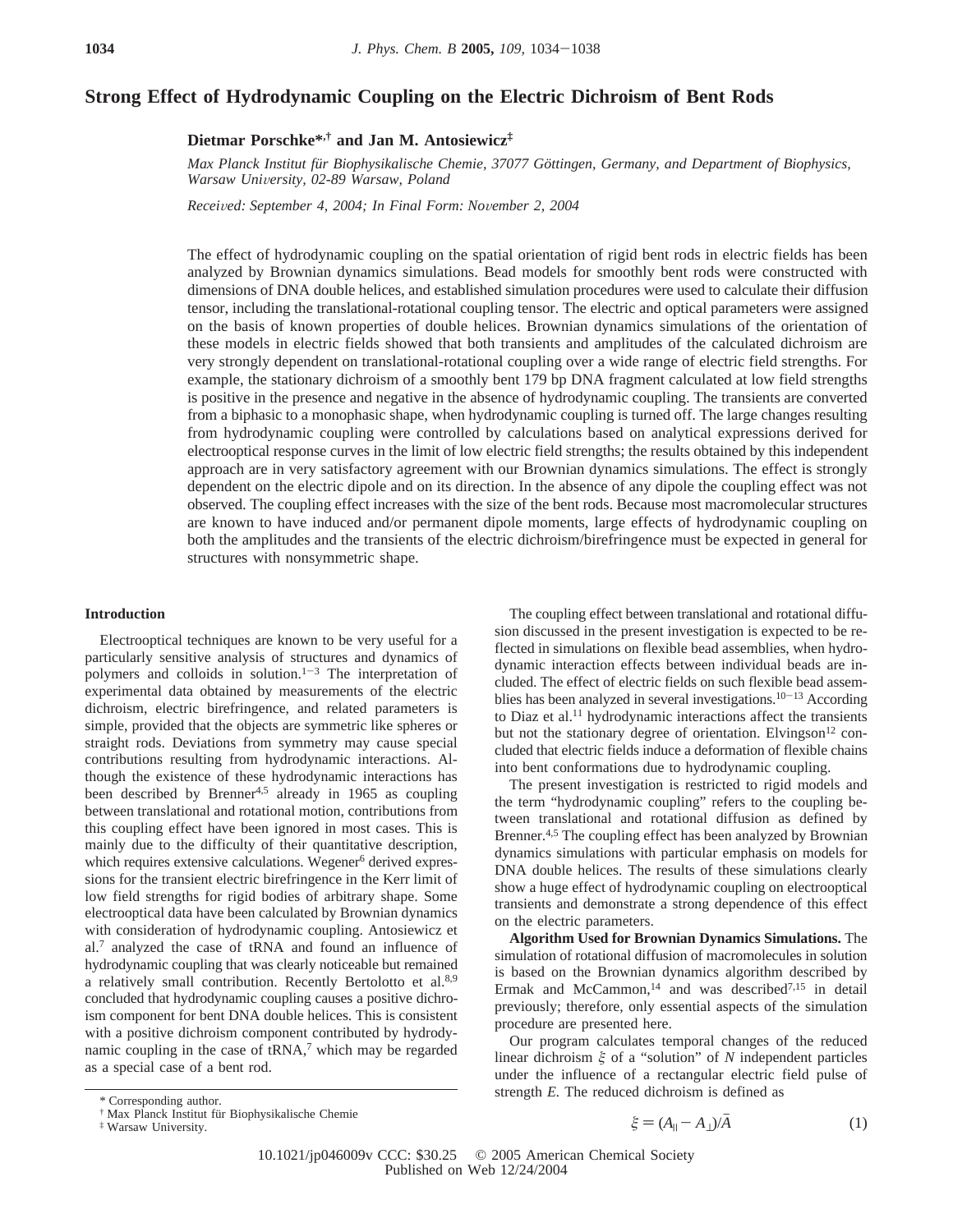where  $A_{\parallel}$  and  $A_{\perp}$  designate the absorbance of light polarized parallel and perpendicular, respectively, to the direction of the external electric field, and *A* is the average absorption of the solution. The direction of the field defines the *z*-axis of the laboratory coordinate system (LCS). Initially the particles are distributed uniformly among 8*π*<sup>2</sup> orientational states. Then, an electric field  $E$  is applied for a time interval  $t_{\text{pulse}}$ , and the trajectories of the rotational motion for each particle are calculated during some time  $t_{\rm obs}$ .

We define the particle coordinate system (PCS) corresponding to the system of principal axes of its rotational diffusion tensor  $\hat{D}_t$ , and centered at the particle center of diffusion (CD).<sup>5,16</sup> All relevant properties of the investigated particle, i.e., its permanent dipole moment vector  $\vec{\mu}_{CD}$ , electric polarizability tensor,  $\hat{\alpha}$ , extinction coefficient tensor,  $\hat{\epsilon}$ , rotational diffusion tensor,  $\hat{D}_{\rm r}$ , translational diffusion tensor,  $\hat{D}_{t,CD}$ , and translation-rotation coupling diffusion tensor,  $\hat{D}_{c,\text{CD}}$ , are given in this coordinate system. The subscript CD indicates quantities that depend on the location of the origin of PCS within the particle.

The orientation of the LCS with respect to the PCS is described using the rotation vector formalism.17,18 The rotation vector  $k$  is defined by the direction of the rotation axis and the rotation angle *ø* for the transformation from the LCS to the PCS. The direction of the rotation axis is given by the unit vector,  $\vec{u}$  $\mathbf{B} = k/k$ , where *k* is the length of the vector *k* corresponding to the tangens of half of the rotation angle  $\chi$ . If  $\vec{k}_0$  is the rotation vector that describes the orientation of the LCS with respect to the PCS at "zero" time, and  $\vec{k}_{\text{sten}}$  describes the rotation of the particle during time step  $\Delta t$ , then the new orientation is given by

$$
\vec{k} = (1 - \vec{k}_0 \cdot \vec{k}_{\text{step}})^{-1} (\vec{k}_0 + \vec{k}_{\text{step}} + \vec{k}_0 \times \vec{k}_{\text{step}}) \tag{2}
$$

where  $\cdot$  and  $\times$  refer to scalar and vectorial products of vectors, respectively. The  $k_{step}$  is computed as

$$
\vec{k}_{\text{step}} = \frac{\hat{D}_{\text{r}} \cdot \vec{T}_{0,\text{CD}} \Delta t}{kT} + \frac{q \hat{D}_{\text{c},\text{CD}} \cdot \vec{E}_0 \Delta t}{kT} + \vec{K}_{\text{md}}(\Delta t) \tag{3}
$$

where quantities with subscript  $o$  are taken at the beginning of time step ∆*t*.

$$
\hat{T}_{0,\text{CD}} = -(\vec{\mu}_{\text{CD}} + \hat{\alpha} \cdot \vec{E}_0) \times \vec{E}_0 \tag{4}
$$

is the torque due to the electrical anisotropy of the particle with respect to the CD.  $E_0$  is the external electric field vector as "seen" in the PCS, *q* is the total electric charge of the particle, *kT* is the product of the Boltzmann constant *k* and the absolute temperature *T*, and  $K_{\text{rnd}}(\Delta t)$  designate three random rotational steps taken as the three last elements of the generalized, 6-element, translational-rotational random step S with zero mean and the standard deviation determined by its variance-covariance matrix

$$
\langle S_i S_j \rangle = 2 \left( \stackrel{\hat{D}_{\text{t,CD}}}{\hat{D}_{\text{c,CD}}} \stackrel{\hat{D}_{\text{c,CD}}^{\dagger}}{\hat{D}_{\text{r}}} \right) \Delta t \tag{5}
$$

with  $i, j = 1, 2, ..., 6, \langle \cdot \rangle$  meaning average over the ensemble, and  $\hat{D}_{c,CD}^{\dagger}$  being the transpose of  $\hat{D}_{c,CD}$ . When the external electric field pulse is terminated each  $\hat{k}_c$ , is determined only electric field pulse is terminated, each  $\vec{k}_{step}$  is determined only by components of the rotational random step.

In the presence of a homogeneous external electric field, the absorbance of the solution shows cylindrical symmetry around the field vector, and it can be written that

$$
A_{\parallel} \sim \langle \hat{\epsilon}_{zz}^{\text{LCS}} \rangle \text{ and } A_{\perp} \sim \frac{\langle \hat{\epsilon}_{xx}^{\text{LCS}} + \hat{\epsilon}_{yy}^{\text{LCS}} \rangle}{2} \tag{6}
$$

where  $\hat{\epsilon}_{ii}^{\text{LCS}}$  is the *ii* component of the  $\hat{\epsilon}$  tensor in the LCS. Therefore, the reduced dichroism can be represented as

$$
\xi = \frac{3\langle \hat{\epsilon}_{zz}^{LCS} \rangle - Tr\hat{\epsilon}}{2Tr\hat{\epsilon}} \tag{7}
$$

where  $Tr\hat{\epsilon}$  is the sum of diagonal elements of the tensor, and the *zz* component of the absorbtivity tensor  $\epsilon$  in the LCS is computed as

$$
\hat{\epsilon}_{zz}^{\text{LCS}} = \vec{e}^{\dagger} \cdot \hat{\epsilon} \cdot \vec{e}
$$
 (8)

where  $\vec{e}$  is the unit vector along the *z*-axis of the LCS as "seen" in the PCS. Therefore it is sufficient to know the orientation of the *z*-axis of the LCS, which coincides with the direction of the external electric field, when the pulse is on, to compute the resulting dichroism. The rotational Brownian dynamics algorithm described above provides us with the components of the LCS *z*-axis in the PCS of each particle at each moment of time, and these components are used to compute the contribution to the reduced dichroism due to each particle. The reduced linear dichroism of the solution is calculated as the average of all individual contributions.

**Construction of Models.** A simple model for bent forms of DNA double helices is the smoothly bent rod. We have used this model, which is a reasonable approximation for relatively low chain lengths in the range close to the persistence length, for our present simulations. The optical and electrical parameters of this model have been discussed previously.19

One of our smoothly bent rods has been constructed to represent a DNA with 179 bp. Based on a persistence length of 500 Å,<sup>20</sup> the root of mean square end-to-end distance is ~507 Å, which represents an average bending angle of ∼116°. A bead model representing such a bent rod with 101 beads (radius 12.5 Å) is shown in Figure 1. This bead model is introduced into our algorithm for the calculation of hydrodynamic and electrooptical parameters.<sup>21</sup> The diffusion tensor (eq 9) has been calculated for the coordinate system originating at the center of diffusion. The  $3 \times 3$  tensor in the upper left corner represents the tensor for translational diffusion  $[m^2 \text{ s}^{-1}]$ , whereas the 3  $\times$ 3 tensor for rotational diffusion  $[s^{-1}]$  is represented in the lower right corner. The  $3 \times 3$  tensors in the upper right and lower left corners are the tensors for translational-rotational coupling  $[m s<sup>-1</sup>]$  and its transpose, respectively. Some of the elements in the translational-rotational coupling tensor are clearly nonzero. For symmetric bead models, all the elements of the translationalrotational coupling tensor are zero. Because the magnitude of the tensor components is essential for the simulation, we have controlled our results by a simulation with the same bead model but using the algorithm of Garcia de la Torre,<sup>22</sup> which is based on the same basic principles but has been assembled independently. The coefficients for translational diffusion were equivalent within 0.2%, the two lower coefficients for rotational diffusion within 4 to 5% and the coupling coefficients within 8%. The difference is due to the special form of volume correction<sup>21</sup> used in our bead model simulations.

The optical and electrical parameters were determined as described by Antosiewicz and Porschke.<sup>19</sup> The coefficients of the diagonal elements of the absorbance tensor for the model shown in Figure 1 are 0.35507, 0.4665, and 0.17842 (normalized to trace  $= 1$ ; the absolute magnitude does not matter, because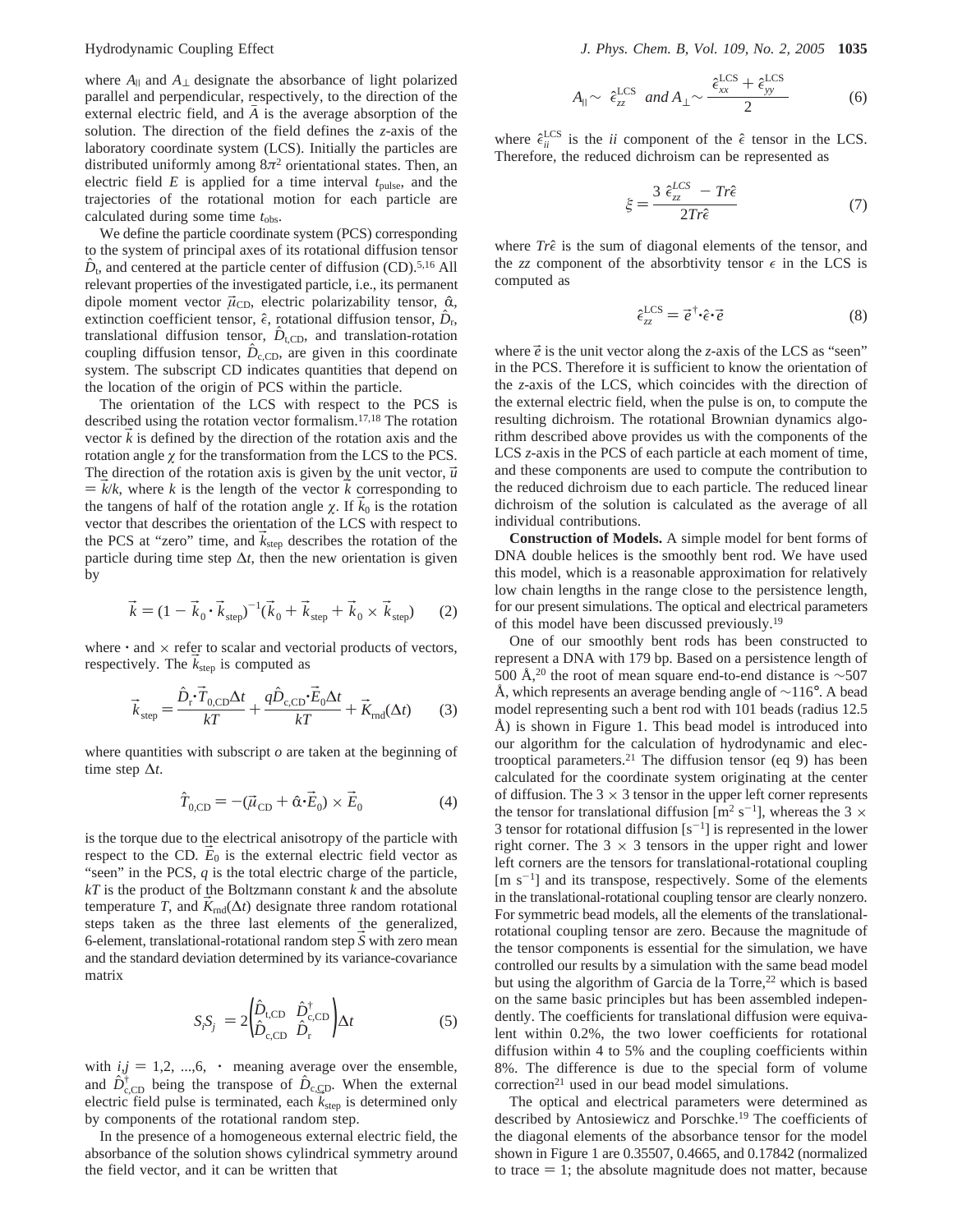$$
\hat{D}_{\text{CD}} = \begin{pmatrix}\n.236E - 10 & .000E + 00 & .000E + 00 & .000E + 00 & .000E + 00 & .000E + 00 \\
.000E + 00 & .218E - 10 & .000E + 00 & .000E + 00 & .000E + 00 & .198E - 03 \\
.000E + 00 & .000E + 00 & .300E - 10 & .000E + 00 & .198E - 03 & .000E + 00 \\
.000E + 00 & .000E + 00 & .198E - 03 & .000E + 00 & .000E + 00 & .000E + 00 \\
.000E + 00 & .000E + 00 & .198E - 03 & .000E + 00 & .000E + 00 & .000E + 00 \\
.000E + 00 & .198E - 03 & .000E + 00 & .000E + 00 & .000E + 00 & .493E + 06\n\end{pmatrix} (9)
$$

we always calculate the reduced dichroism). The diagonal elements of the polarizability tensor were based on the experimental values in the range of  $3 \times 10^{-32}$  Cm<sup>2</sup> V<sup>-1</sup>; the ratio of the *x*- and the *z*-components (0.27893 and 0.72107, respectively) was approximated as described by Antosiewicz and Porschke.<sup>19</sup> The net charge was calculated from the total number of phosphates and the relative charge  $0.12 \times e$  per phosphate resulting from polyelectrolyte theory for the case of condensation of bivalent ions.<sup>23</sup> The permanent dipole with respect to the center of diffusion  $\mu = 8.96 \times 10^{-27}$  [Cm] was calculated as discussed by Antosiewicz and Porschke.24

#### **Results**

**Hydrodynamic Coupling Effects and Controls.** Our simulations started from a state with random orientation of our models. We applied an electric field pulse at time 0 and calculated the resulting dichroism as a function of time up to a stationary level. Then the electric field pulse was turned off and the back-relaxation to the initial state was followed. Examples for the case of the smoothly bent rod described above are given in Figure 2 for a relatively low electric field strength, where a large number of transients  $(1.1 \times 10^6)$  had to be averaged for a reasonable signal-to-noise ratio. The transients were calculated in the presence of hydrodynamic coupling by using the full diffusion tensor given above. The transients in the absence of hydrodynamic coupling were simulated by the same procedure, but all elements of the coupling tensor were turned to zero. The example in Figure 2 shows a huge effect of hydrodynamic coupling: the stationary value of the dichroism changes its sign, and the shape of the transients is quite different. The field induced orientation in the absence of hydrodynamic coupling has also been simulated with all elements of the tensor including those describing coupling but by turning the net charge to zero: the result was equivalent within the limits of simulation accuracy.



**Figure 1.** Model of the smoothly bent 179 bp DNA with 101 beads of 12.5 Å diameter. Bending angle 116°. The position of the center of diffusion is indicated by the  $\times$ -sign. The direction of the permanent dipole moment is indicated by the arrow.

The validity of the Brownian dynamics algorithm was checked by comparison of results obtained for simple limit cases, such as time constants for objects of simple shape and stationary dichroism for simple permanent/induced dipoles. The results obtained for all these tests were in quantitative agreement with predictions by analytical theory. A test for the validity of the algorithm for hydrodynamic coupling required a special approach. Wegener<sup>6</sup> presented equations for electrooptical transients by an analytical procedure, valid in the limit of low electric field strengths. His equations were used for independent calculations. The results shown in Figure 2 are in satisfactory agreement with those obtained by Brownian dynamics and, thus, support the validity of the Brownian dynamics algorithm.

The approach of Wegener<sup>6</sup> is limited to low field strengths, whereas the Brownian dynamics simulations can be extended to any level of electric field strengths. The effect of hydrodynamic coupling has been simulated for the smoothly bent 179 bp DNA over a wide range of electric field strengths (Figures 3 and 4). A comparison of the transients with and without the coupling effect shows that the difference is reduced at high electric field strengths. This is due to the strong increase of the torque resulting from the induced dipole with the square of the field strength. Thus, at high field strengths the molecular orientation is dominated by the induced dipole, and the influence of other contributions including hydrodynamic coupling is negligible.

**Factors Contributing to the Magnitude of Hydrodynamic Coupling.** The results described above for the smoothly bent rod demonstrate that hydrodynamic coupling contributes a positive dichroism component, corresponding to a preferential orientation of the bent rod with its arc in perpendicular direction



**Figure 2.** Reduced electric dichroism *ê* as a function of time *t* calculated for the smoothly bent 179 bp DNA (cf. Figure 1). The electric field pulse of 5 kV/cm was applied at time zero and terminated after 20 *µ*s. The transients obtained by Brownian dynamics were calculated with and without hydrodynamic coupling  $(-$  and  $\cdots$ , respectively; average of  $1.1 \times 10^6$  individual transients). The transients were also calculated by the equations of Wegener for the limit of low electric field strength with and without hydrodynamic coupling (- - - and  $-\cdot$  -  $\cdot$ , respectively).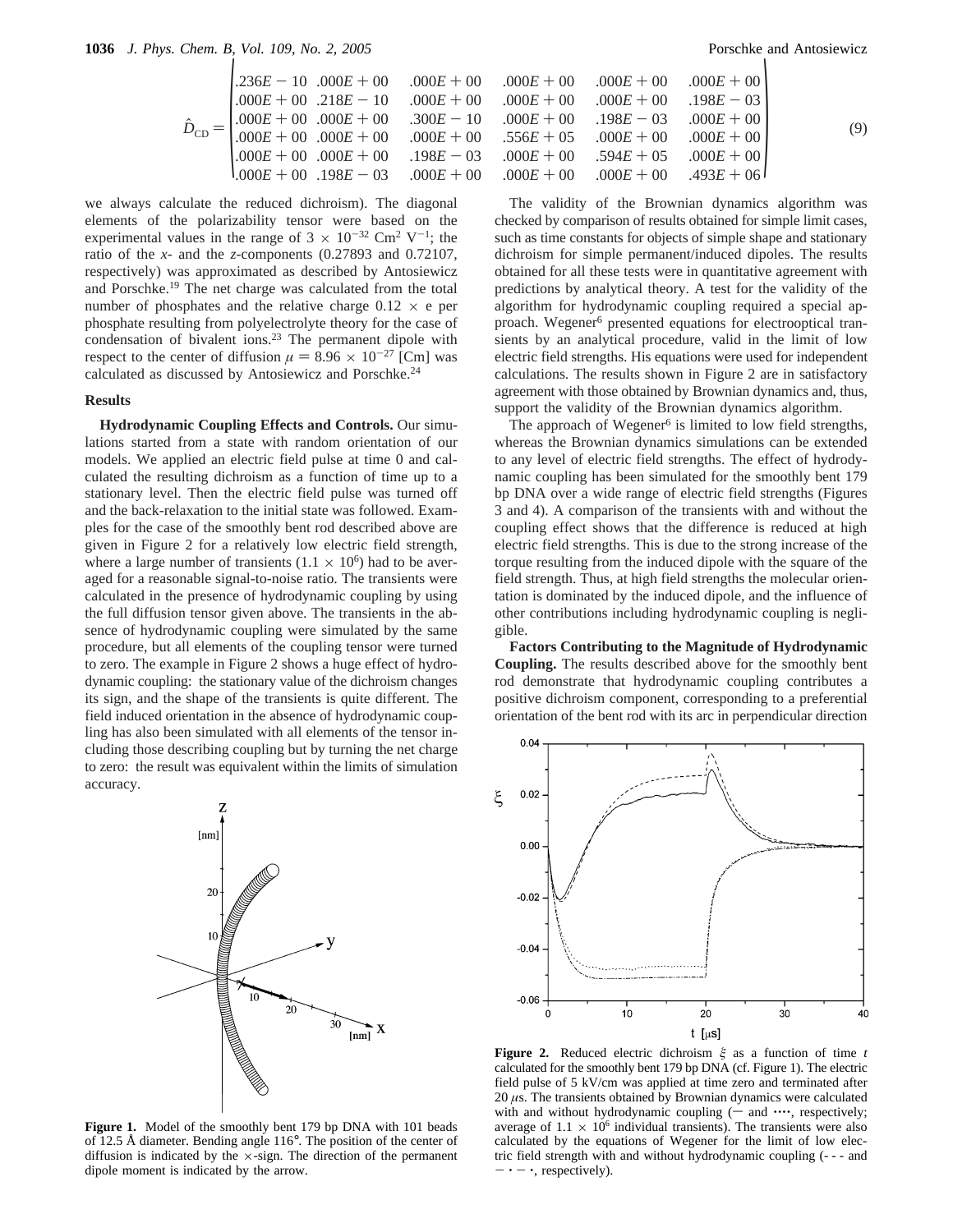

**Figure 3.** Reduced electric dichroism *ê* as a function of time *t* for the smoothly bent 179 bp DNA calculated with (a) and without (b) hydrodynamic coupling at different electric field strengths. The field pulses were applied at  $t = 0$  and terminated at  $t = 20 \mu s$  ( $E = 10$ kV/cm  $-$ ; 20 kV/cm  $-$  -; 30 kV/cm  $\cdots$ ; 40 kV/cm  $\cdot$  -  $\cdot$  -; 60 kV/cm  $- \cdots - \cdots$ ; 100 kV/cm - - -).

to the field vector. This conclusion is confirmed by further simulations using various dipole parameters. The data shown above were simulated with a relatively large polarizability in the *x*-direction of the particle coordinate system (cf. Figure 1). When this component is turned to zero, the magnitude of the hydrodynamic coupling effect is reduced (cf. Figure 5). A corresponding effect is observed when the magnitude of the permanent dipole is reduced. The effect of hydrodynamic coupling is also reduced, when the direction of the permanent dipole is reverted (cf. Figure 5). Finally a reduction of the positive component is also found, when the total charge of the bent rod is reduced. All these effects are as expected, at least qualitatively.

However, some of the simulation results are not in line with simple intuition. One might expect that electrophoretic motion of the smoothly bent rod alone may also lead to some degree of orientation. Our simulations did not reveal any detectable degree of orientation in the absence of any permanent or induced dipole. Thus, a minimal degree of electric anisotropy seems to be required for a detectable influence of hydrodynamic coupling.

In some cases hydrodynamic coupling leads to an unexpected form of the orientation function. An example is given in Figure 5, showing the stationary degree of orientation as a function of the field strength for different components of the polarizability



**Figure 4.** Stationary values of the reduced electric dichroism *ê* as a function of the electric field strength *E* for the smoothly bent 179 bp DNA in the presence  $(\bullet)$  and the absence  $(\circ)$  of hydrodynamic coupling. The parameters of the smoothly bent rod are as described in the section "Construction of models".

in the absence of a permanent dipole. For a combination of *x*and *z*-components of the polarizability predicted by the model of Antosiewicz and Porschke,<sup>19</sup> the effect of hydrodynamic coupling is very small not only at high field strengths but also at low field strengths. Hydrodynamic coupling starts to be effective at intermediate values of the field strength, leading to the appearance of an additional inversion point (cf. Figure 5).

All data presented above were simulated for the same smoothly bent DNA with 179 bp. For comparison we have also simulated the electric dichroism of a smoothly bent DNA fragment with 400 bp (Figure 6). In this case the effect of hydrodynamic coupling is higher than that found for the 179 bp fragment. It may be expected that the effect of hydrodynamic coupling increases with the size and the asymmetry of the objects.

#### **Discussion**

Although hydrodynamic coupling has been described a long time ago by Brenner,<sup>4,5</sup> this effect has not received sufficient attention. The present simulations demonstrate the huge influence in the case of bent rods. Doubts on the magnitude of the effect would probably remain, if the calculations would be based on a single approach only, because it is difficult to exclude errors in extensive computer programs. Fortunately, the magnitude simulated in the limit of low field strengths has been confirmed by independent calculations based on the approach of Wegener.<sup>6</sup> Thus, the large magnitude of the effect is well documented, at least for the case of the rather long smoothly bent rods.

We have used smoothly bent rods for our calculations, because these models are a reasonable approximation for DNA double helices in the range of chain lengths close to the persistence length. The term "bent rods" has often been used in the literature for models with a sharp bend between two straight pieces. Electrooptical transients for models with local bending also show large changes induced by hydrodynamic coupling (data in preparation). The origin of the coupling effect is the loss of symmetry, whereas the details of bending do not have any strong influence.

The coupling between translational and rotational diffusion is a consequence of the more general concept of hydrodynamic interactions between parts (beads, arms, etc.) that compose a molecule. Our results illustrate the large impact of these